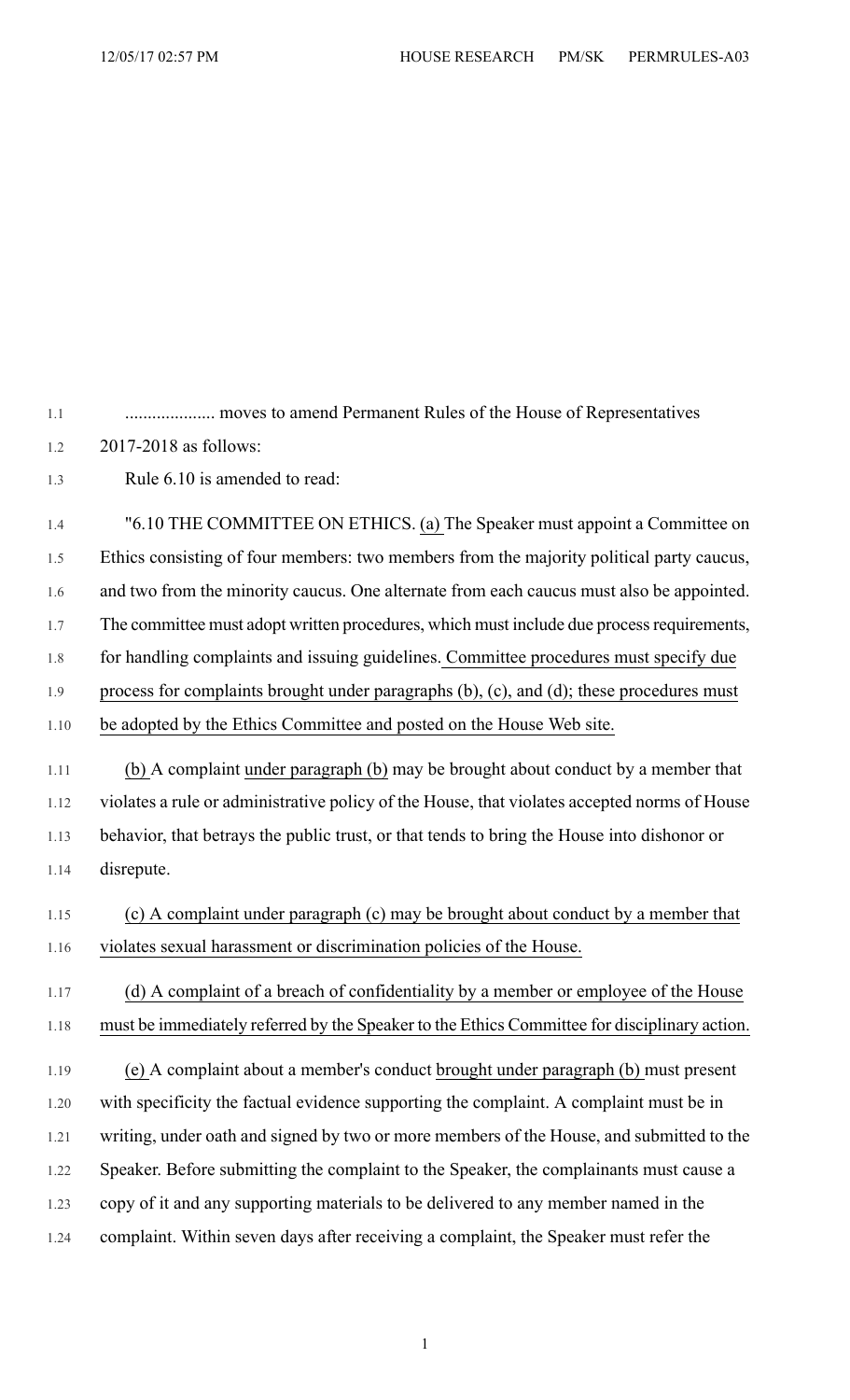- 2.1 complaint to the Ethics Committee for processing by the committee according to its rules 2.2 of procedure. 2.3 The existence and substance of a complaint, including any supporting materials, and all 2.4 proceedings, meetings, hearings, and records of the Ethics Committee are public; except 2.5 that the committee, upon a majority vote of the whole committee, may meet in executive 2.6 session to consider or determine the question of probable cause, to consider a member's 2.7 medical or other health records, or to protect the privacy of a victim or a third party, except 2.8 in cases brought under paragraph (c), whereby paragraph (h) governs all timelines and 2.9 disclosure obligations. 2.10 A complaint of a breach of confidentiality by a member or employee of the House must 2.11 be immediately referred by the Speaker to the Ethics Committee for disciplinary action. 2.12 (f) A complaint about a member's conduct brought under paragraph (c) must present 2.13 with specificity the factual evidence supporting the complaint. A complaint may be made 2.14 by any member, member of the public, lobbyist, or executive branch official, must be made 2.15 under oath, must be handled in a confidential manner, and must be presented to both the 2.16 Majority Leader and Minority Leader of the House. A complaint must be in writing. The 2.17 Majority Leader and Minority Leader must cause a copy of the complaint and any supporting 2.18 materials to be delivered to any member named in the complaint, but must redact any 2.19 identification. The complaint, and any portion thereof, is private data under Minnesota 2.20 Statutes, chapter 13, until the Ethics Committee has found probable cause exists to proceed 2.21 to charge on the merits of the complaint. Within seven days after receiving a complaint, the 2.22 Majority Leader and Minority Leader must refer the complaint to the Ethics Committee for 2.23 processing by the committee according to its rules of procedure, or, for complaints under 2.24 paragraph (c), according to procedures under paragraph (h). 2.25 The existence and substance of a complaint, including any supporting materials, and all 2.26 proceedings, meetings, hearings, and records of the Ethics Committee are public; except 2.27 that the committee, upon a majority vote of the whole committee, may meet in executive 2.28 session to consider or determine the question of probable cause, to consider a member's 2.29 medical or other health records, or to protect the privacy of a victim or a third party. In cases 2.30 brought under paragraph (c), a nonpublic probable cause hearing is required. 2.31 (g) The committee must act in an investigatory capacity and may make recommendations 2.32 regarding complaints submitted to the Speaker before adjournment sine die. With regard
	- 2.33 to a complaint under paragraph (b), with the approval of the Speaker, the committee may
	- 2.34 retain a retired judge or other nonpartisan legal advisor to advise and assist the committee,

2